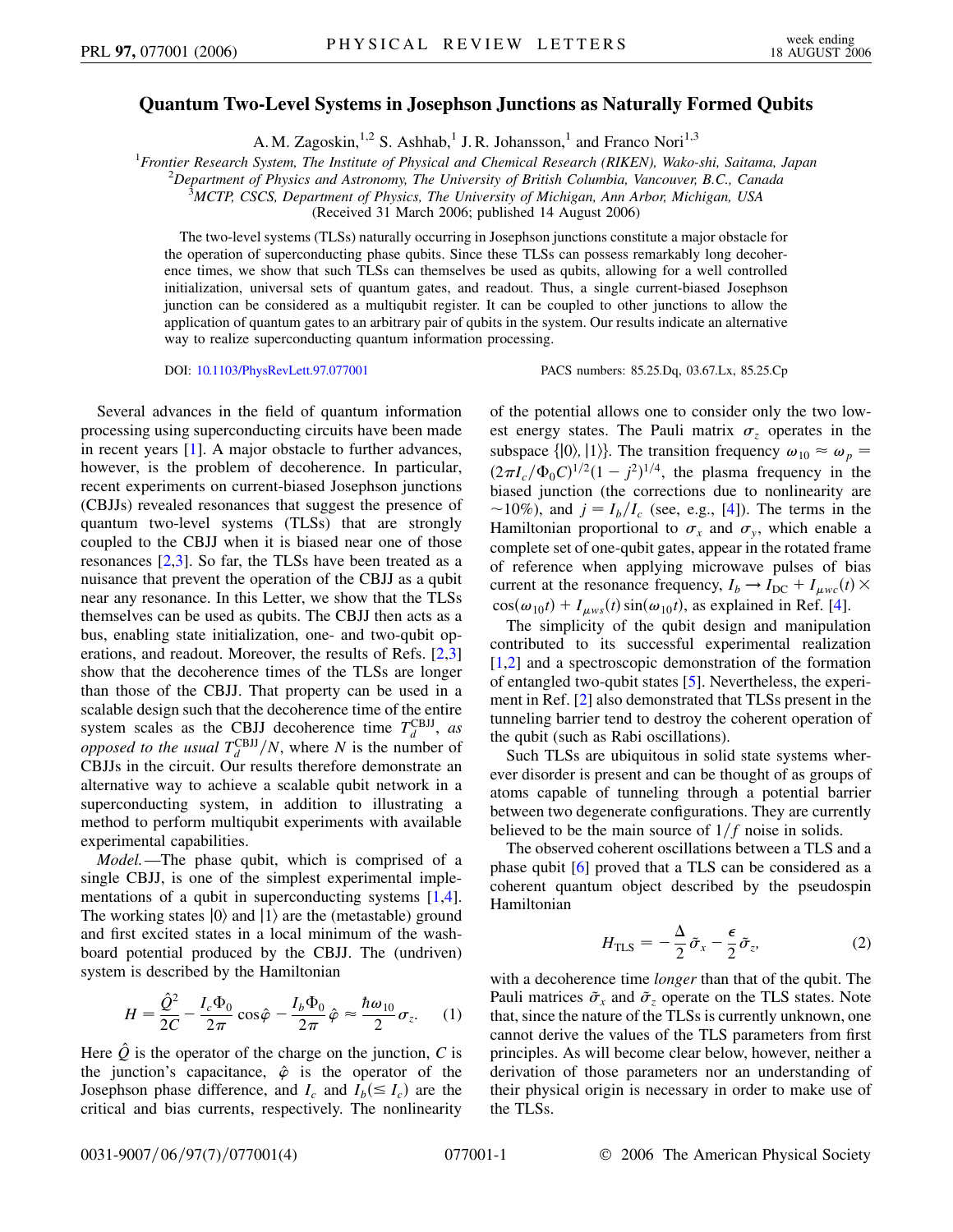Although the available experimental data give rather limited information about the TLS-TLS interaction, it is highly unlikely that the TLSs interact directly with each other or with the external fields, because of their supposedly microscopic dipole moments and relatively large spatial separation.

The TLS-CBJJ coupling is believed to be due to one of the following mechanisms: (A) through the critical current dependence on the TLS position [[2\]](#page-3-1) or (B) the direct dipole coupling to the junction charge  $\hat{Q}$  (which is currently considered more likely) [[3](#page-3-2),[7](#page-3-6)]:

$$
\hat{H}^{(\mathrm{A})}_{\mathrm{int}} = -\frac{I_c \Phi_0}{2\pi} \frac{\delta I_c}{2I_c} \cos \phi \tilde{\sigma}_z; \qquad \hat{H}^{(\mathrm{B})}_{\mathrm{int}} = \alpha \hat{Q} \tilde{\sigma}_z. \quad (3)
$$

Both produce the coupling term  $h_x \sigma_x \tilde{\sigma}_z$ . In addition, in the former case there appears an  $h_z \sigma_z \tilde{\sigma}_z$  term, which reflects the change in the interlevel spacing  $\omega_{10}$  due to the plasma frequency dependence on the bias. The ratio  $\gamma \equiv h_z/h_x =$  $(E_C/2E_J)^{1/4}(1-j^2)^{-5/8}$ , where  $E_C = 2e^2/C$  and  $E_J =$  $I_c \Phi_0/2\pi$ . If  $(E_C/2E_J) = 10^{-7}$  (achievable using the ex-ternal capacitor technique [[3\]](#page-3-2)) and  $j = 0.90$ , then  $\gamma =$ 0*:*05 [[8\]](#page-3-7).

Hereafter, we consider the case where  $\gamma \ll 1$ . Otherwise, the effective TLS-CBJJ decoupling is impossible even when out of resonance (on the positive side, this effect would provide the means to definitively establish the mechanism of TLS-CBJJ coupling). Then, performing a basis transformation on the TLS states, relabeling  $[\Delta^2 +]$  $\epsilon^2$ <sup>1/2</sup>  $\rightarrow \Delta$ , and using the rotating-wave approximation, we finally obtain the effective Hamiltonian for the TLS-CBJJ system:

<span id="page-1-0"></span>
$$
\hat{H} = -\frac{\hbar\omega_{10}}{2}\sigma_z - \sum_j \left(\frac{\Delta_j}{2}\tilde{\sigma}_z^j + \lambda_j \sigma_x \tilde{\sigma}_x^j\right),\qquad(4)
$$

with the effective coupling coefficients  $\lambda_j$ . The coupling term acts only in resonance, when  $|h\omega_{10} - \Delta_j| < \lambda_j$ .

The Hamiltonian ([4](#page-1-0)) was derived under the experimentally relevant assumption that the coupling  $\lambda \ll \hbar \omega_{10}$  $\Delta$ . We neglected a term of the form  $\mu \sigma_x \tilde{\sigma}_z^j$  in Eq. ([4\)](#page-1-0), because its influence on the system's dynamics is negligible when  $\mu \ll \hbar \omega_{10}$  and  $\mu^2/\hbar \omega_{10} \ll \lambda$ .

*Qubit operations.* —The interlevel spacing  $\hbar \omega_{10}$  is tuned by the bias current, which, together with the resonant behavior of the TLS-CBJJ coupling, allows the independent manipulation of each TLS (due to the natural dispersion of their characteristic energies  $\Delta_j$ ). The condition  $\lambda \ll \Delta$ ,  $\hbar \omega_{10}$  allows us to consider changes in the bias current as adiabatic from the point of view of internal CBJJ and TLS evolution but instantaneous with respect to the CBJJ-TLS dynamics.

First, consider the single-qubit operations, assuming for the time being that the decoherence times of the TLSs  $T_d^{(j)}$  exceed the decoherence time of the CBJJ  $T_d^{\text{CBJJ}}$ , which in turn is much larger than the characteristic interaction time  $\hbar/\lambda$ . On resonance with the *j*th TLS, the Hamiltonian [\(4\)](#page-1-0)

contains a block that acts as  $-\lambda_j \sigma_x$  in the subspace of degenerate states  $\{|1\rangle \otimes |g\rangle, |0\rangle \otimes |e\rangle\}$ . Its operation leads to quantum beats between the states of the TLS and the CBJJ [see Fig. [1](#page-1-1) (inset)], with the period  $\tau_j = \hbar / \lambda_j$ , as was observed in Ref. [[2](#page-3-1)]. Therefore, single-qubit operations on a TLS and its initialization to an arbitrary state can be achieved as follows: After initializing the CBJJ in the state  $|0\rangle$ , we bring it in resonance with the TLS for the duration  $\tau_j/2$ ; as a result, the states of TLS and qubit are swapped:

<span id="page-1-2"></span>
$$
|0\rangle \otimes (\alpha|g\rangle + \beta|e\rangle) \rightarrow e^{i(\pi/2)} (\alpha e^{i(\pi/2)(1+\Delta/\lambda)}|0\rangle + \beta|1\rangle) \otimes |g\rangle.
$$
\n(5)

Then the CBJJ is taken out of resonance with the TLS, a rotation of its state is performed, and the resulting state is again transferred to the TLS [always compensating for the parasite phase shifts  $\frac{\pi}{2}(1 + \Delta/\lambda)$ . The readout of the qubit state can be performed after the swap  $(5)$  $(5)$ , e.g., by using the technique of Ref. [\[6\]](#page-3-5), where the transition to the resistive state, with its potentially problematic coupling to the TLSs, is avoided. The decoherence time  $T_d^{(j)}$  can be determined using a similar sequence of operations, by initializing the TLS in a superposition state, decoupling it from the CBJJ, and measuring the probability to find the TLS in a given state after a given time. Note also that if the Rabi frequency of CBJJ greatly exceeds the TLS-CBJJ coupling, the manipulations with the state of the CBJJ can be performed while in resonance with a TLS, reducing the overall operation time [\[9\]](#page-3-8).

<span id="page-1-1"></span>

FIG. 1 (color online). Fidelity of the ISWAP gate on two TLS qubits in a CBJJ as a function of the relative difference between the TLS energy splittings ( $\Delta_1$  and  $\Delta_2$ , respectively). The solid line corresponds to no decoherence; the dashed and dotted lines correspond to CBJJ decoherence rates  $\Gamma_1 = \lambda/20\pi$  and  $\Gamma_1 =$  $\lambda/2\pi$ , respectively, where in both cases  $\Gamma_2 = 2\Gamma_1$ . The much slower decoherence of the TLSs have been neglected.  $\lambda$  =  $0.005\Delta_1$ . Inset: Schematic depiction of the quantum beats between the CBJJ and the  $TLS<sub>1</sub>$  in resonance;  $TLS<sub>2</sub>$  is effectively decoupled from the CBJJ.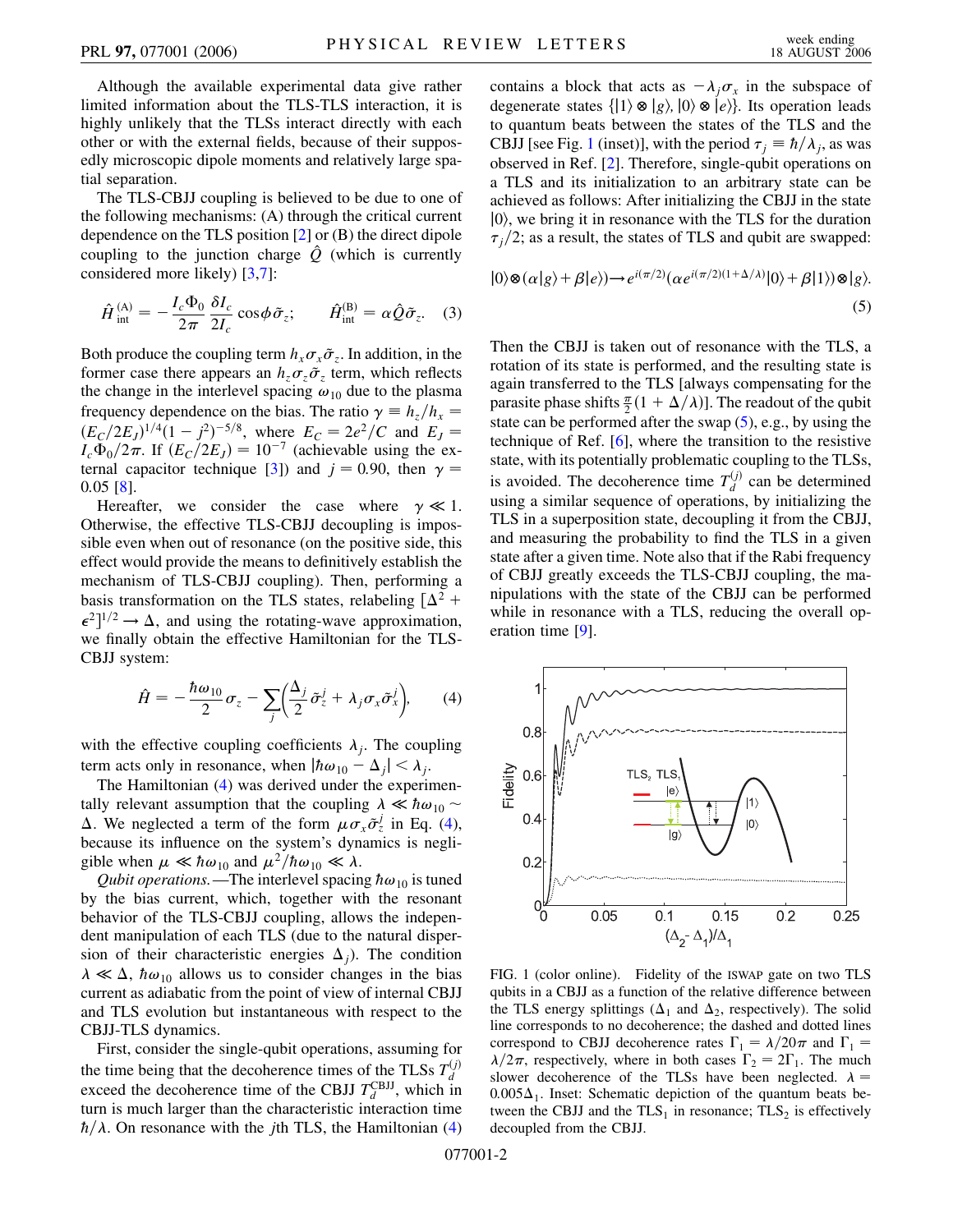Note that as soon as the CBJJ is biased away from the resonance with the TLS, they effectively decouple, and any perturbation of the quantum state of the CBJJ does not affect the survival of quantum coherence in the TLS. Therefore, the quality factor (the number of gates, of average duration  $\tau_{\text{gate}}$ , that can be performed in the system before it loses quantum coherence) is no less than  $T_d^{\text{CBJJ}}/\tau_{\text{gate}}$  and can exceed this value depending on the specific decoherence decay law.

The application of two-qubit gates between two TLSs inside the same CBJJ can be achieved similarly. For example, the universal ISWAP gate can be performed by the following sequence of operations: Tune the CBJJ in resonance with  $TLS_1$  for  $\tau_1/2$ , then tune it in resonance with TLS<sub>2</sub> for  $\tau_2/2$ , and finally again in resonance with TLS<sub>1</sub> for  $\tau_1/2$ . (In the process, each TLS qubit was also rotated by  $\pi/2$  around the *z* axis, which can be trivially repaired by performing the single-qubit rotation as described in the previous paragraph.) At the end of the above sequence, the CBJJ is decoupled *and* disentangled from both TLSs.

*Numerical estimates.*—The idealized picture of twoqubit operations neglected (i) the finite detuning between TLS qubits, (ii) the influence of other TLSs in the CBJJ, (iii) decoherence, and (iv) the finite time of the CBJJ bias current adjustment. We numerically investigated the impact of these on the fidelity *F*:

$$
F = \text{minimum}_{|\Psi_i\rangle} (\langle \Psi_i | U_{\text{ideal}}^{\dagger} \rho_f U_{\text{ideal}} | \Psi_i \rangle), \tag{6}
$$

<span id="page-2-0"></span>where  $|\Psi_i\rangle$  is an initial state,  $U_{\text{ideal}}$  is the (ideal) desired operation, and  $\rho_f$  is the numerically obtained final density matrix. [Note that the quantity inside the parentheses in Eq. ([6\)](#page-2-0) depends on the initial state.]

In the numerical simulations, we took the ISWAP operation as a representative quantum gate and used 900 different initial states. The results are as follows (see Fig. [1](#page-1-1)): For two TLS qubits, with  $\lambda_1 = \lambda_2 = 0.005\Delta_1$  (values close to the experimental data [[2](#page-3-1)[,6\]](#page-3-5)), the fidelity first reaches 90%, when  $\delta = |\Delta_1 - \Delta_2| = 3.5\lambda$ , and 99%, when  $\delta \approx 10\lambda$ . When  $\delta = 8\lambda$ , the fidelity is 98.8%. Adding an idle TLS with  $\lambda = 0.002\Delta_1$  in resonance with one of the qubit TLSs reduces the fidelity to 80% (94% for  $\lambda = 0.001\Delta_1$ ). Finally, with two qubit TLSs with reduced energies 1 and 1.04, four idle TLSs with reduced energies 0.99, 1.01, 1.03, and 1.05, and the reduced coupling strengths  $\lambda_{\text{qubit}} =$ 0.005 and  $\lambda_{\text{idle}} = 0.002$ , respectively, we find that the fidelity of the ISWAP gate  $\approx 95\%$ . Therefore, we conclude that the finite detuning and presence of idle TLSs *per se* is not dangerous.

We now take into account the decoherence in the CBJJ, neglecting the much weaker one in the TLSs. The ISWAP fidelity with  $\delta = 8\lambda_j$  and without idle TLSs is 81% when  $\Gamma_1 = (1/2)\Gamma_2 = \lambda/20\pi$ , but it drops to 13% when  $\Gamma_1 =$  $(1/2)\Gamma_2 = \lambda/2\pi$ .

Finally, we now consider the effects of a finite CBJJ bias switching time between the resonant frequencies of the TLSs. Taking a simple linear ramp with  $t = 2$  ns and no pulse optimization, and neglecting decoherence, we find that the fidelity drops to 80%. Finite decoherence  $\Gamma_1$  =  $(1/2)\Gamma_2 = \lambda/20\pi$  further suppresses it to 63%. The above estimates show that the operation of the proposed twoqubit gate can be realized with the current experimental techniques used, e.g., in Ref. [[3](#page-3-2)].

*Scalability.*—To ensure the scalability of the system, we must be able to perform two-qubit gates on TLSs located in different CBJJs. It can be done by swapping the states of the capacitively coupled adjacent CBJJs like in Ref. [[10\]](#page-3-9), but a better solution is based on the method suggested in Ref. [[11](#page-3-10)]. Here the qubit-carrying CBJJs are coupled capacitively to a common linear LC circuit with resonance frequency  $\omega_0$  much higher than the characteristic frequencies of separate CBJJs (Fig. [2\)](#page-2-1).

The Lagrangian of the system is

$$
\mathcal{L} = \frac{C_0 \dot{\phi}_0^2}{2} + \sum_{j=1}^{N} \left[ \frac{C_j \dot{\phi}_j^2}{2} + \frac{C_j' (\dot{\phi}_j - \dot{\phi}_0)^2}{2} \right] - \frac{\phi_0^2}{2L_0}
$$

$$
- \sum_{j=1}^{N} \left[ -I_j \phi_j - E_j \cos \frac{2e\phi_j}{\hbar} \right]
$$

$$
\equiv \frac{1}{2} \sum_{j,k=0}^{N} C_{jk} \dot{\phi}_j \dot{\phi}_k - U(\{\phi\}), \tag{7}
$$

where  $\dot{\phi}_j(t) \equiv V_j(t)$ , the voltage between node *j* and the ground. The corresponding Hamiltonian becomes

$$
H = \frac{1}{2} \sum_{j,k=0}^{N} C_{jk}^{-1} \hat{p}_j \hat{p}_k + \frac{1}{2} \sum_{j=0}^{N} \frac{\omega_j^2}{C_{jj}^{-1}} \hat{\phi}_j^2 + \cdots,
$$

where  $\hat{\phi} = (\hbar/2e)\hat{\varphi}$  [see Eq. ([1](#page-0-0))],  $[\hat{\phi}_j, \hat{p}_j] = i\hbar, \mathcal{C}^{-1}$  is the inverse capacitance matrix,  $\omega_0$  is the frequency of the LC bus,  $\omega_i$  is the frequency of the *j*th CBJJ in the harmonic approximation, and the ellipsis stands for the nonlinear corrections. After introducing the Bose operators *a* and  $a^{\dagger}$  via  $\hat{\phi}_j = \Lambda_j (a_j + a_j^{\dagger})/2, \quad \hat{p}_j = \hbar (a_j - a_j^{\dagger})/(i\Lambda_j),$  $\Lambda_j = ((2\hbar C_{jj}^{-1})/\omega_j)^{1/2}$ , the Hamiltonian becomes

<span id="page-2-1"></span>

FIG. 2. Scalability of the structure: Two-qubit operations between the TLSs on different CBJJs  $(j = 1, \ldots, N)$  are enabled by the common LC circuit, which is capacitively coupled to the CBJJs. The Josephson energy, capacitance, and bias current of the *j*th CBJJ are  $E_j$ ,  $C_j$ , and  $I_j$ , respectively.